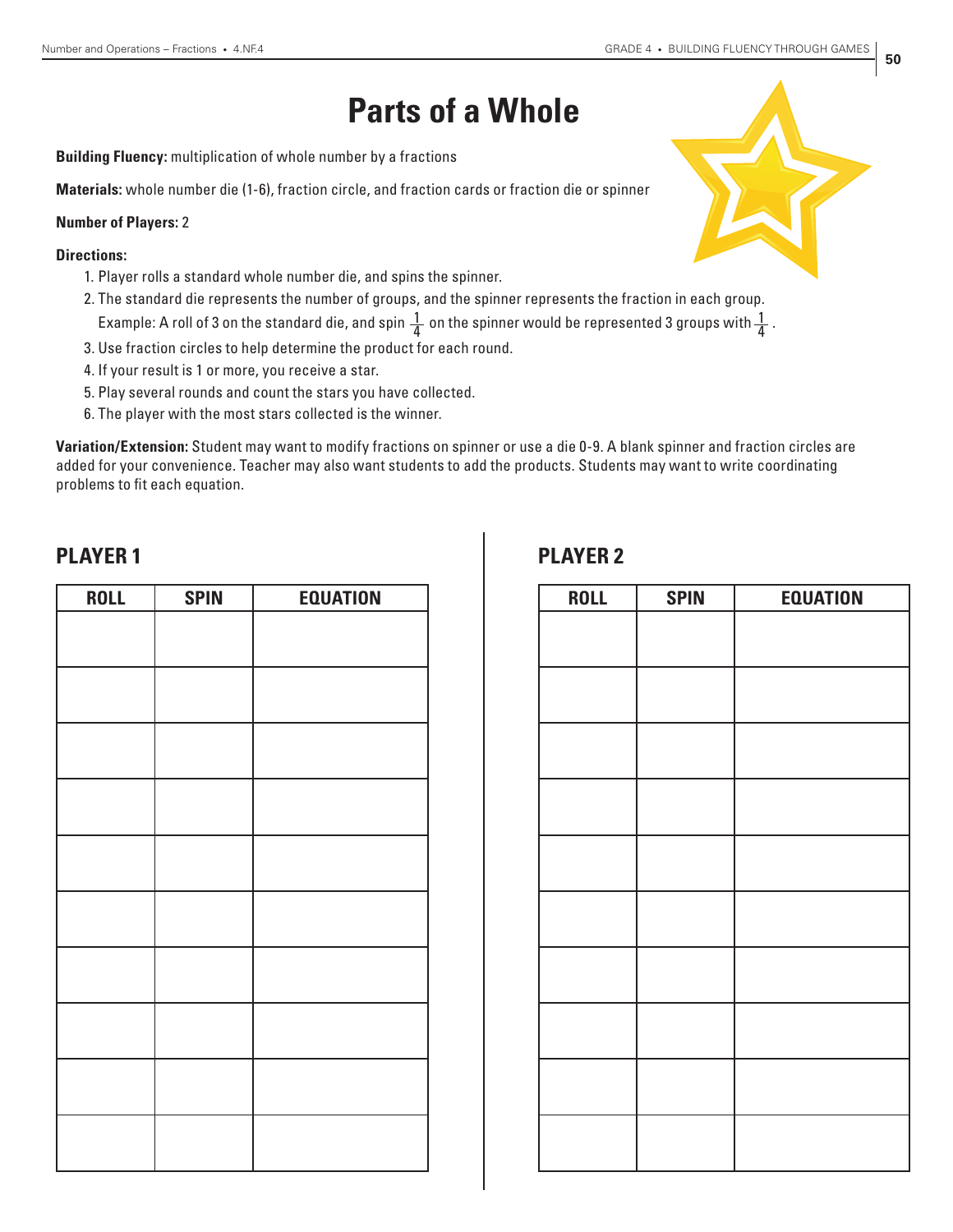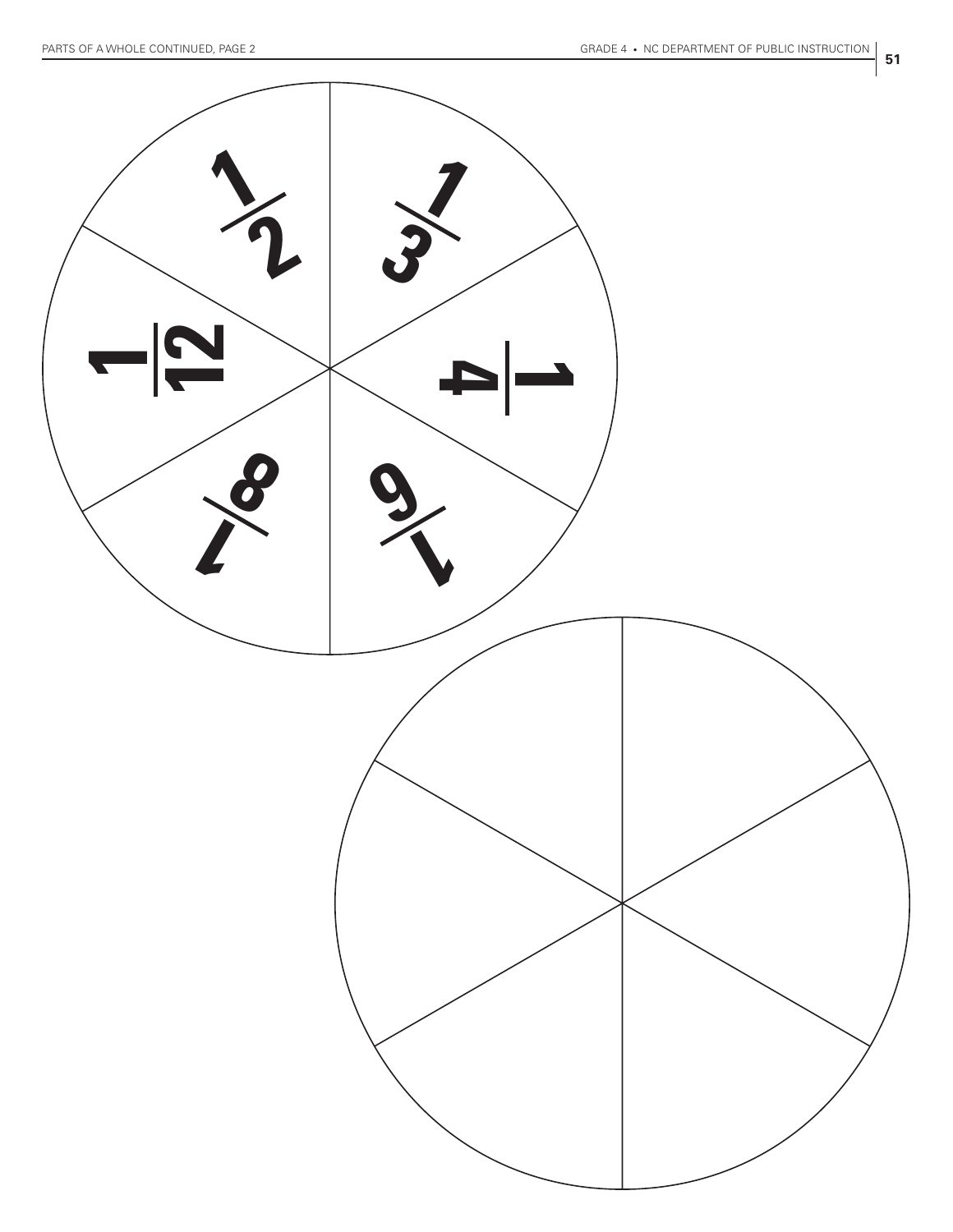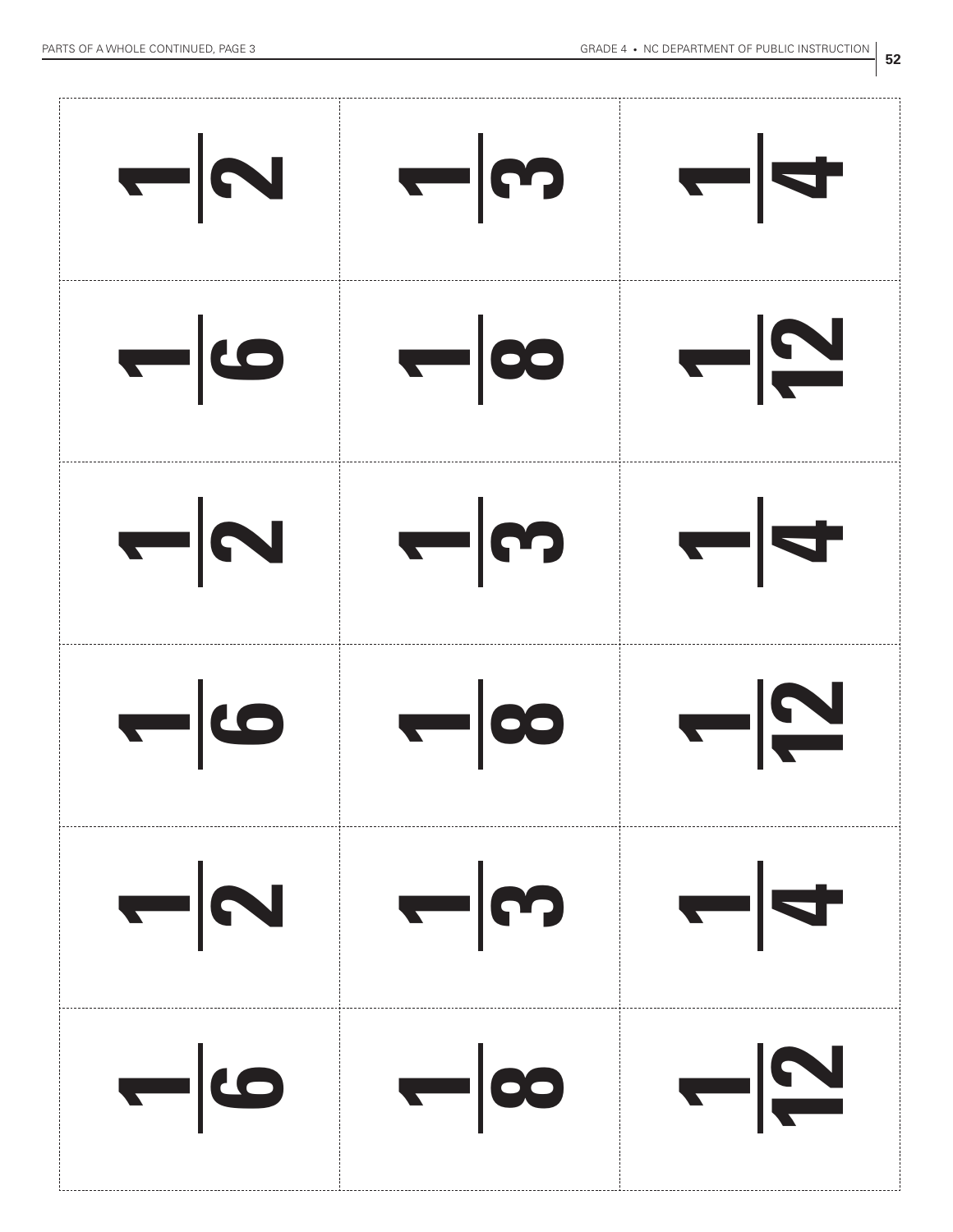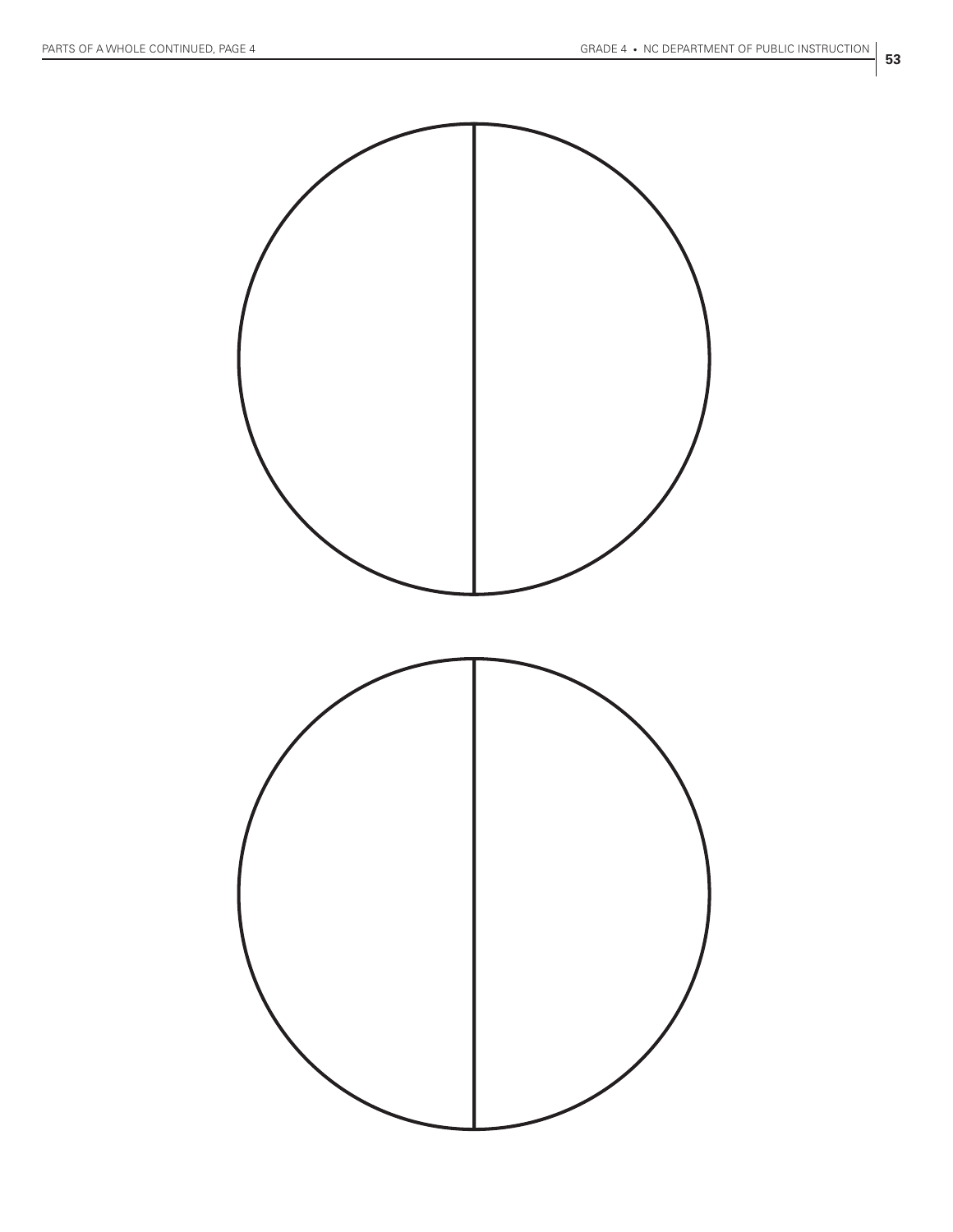

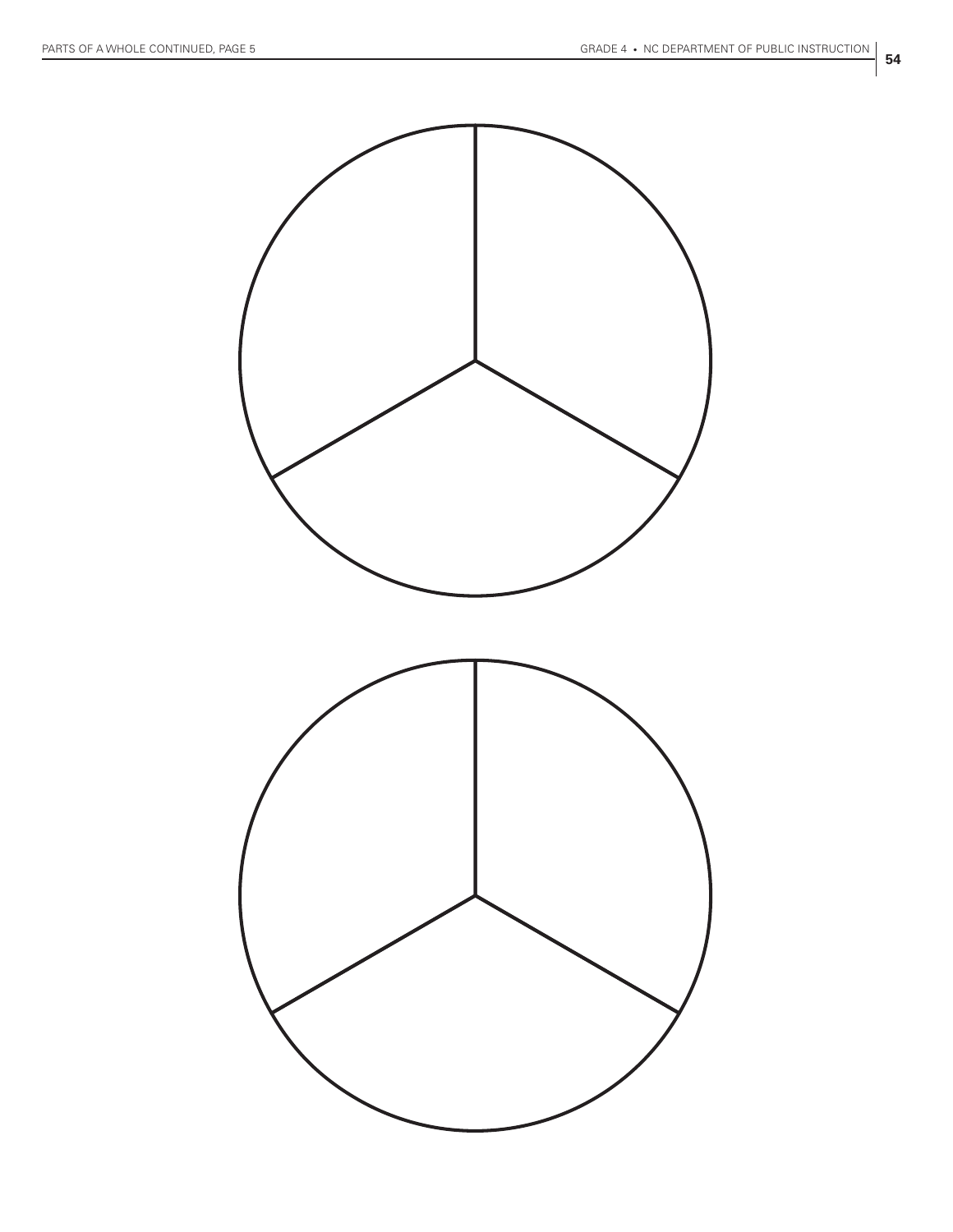



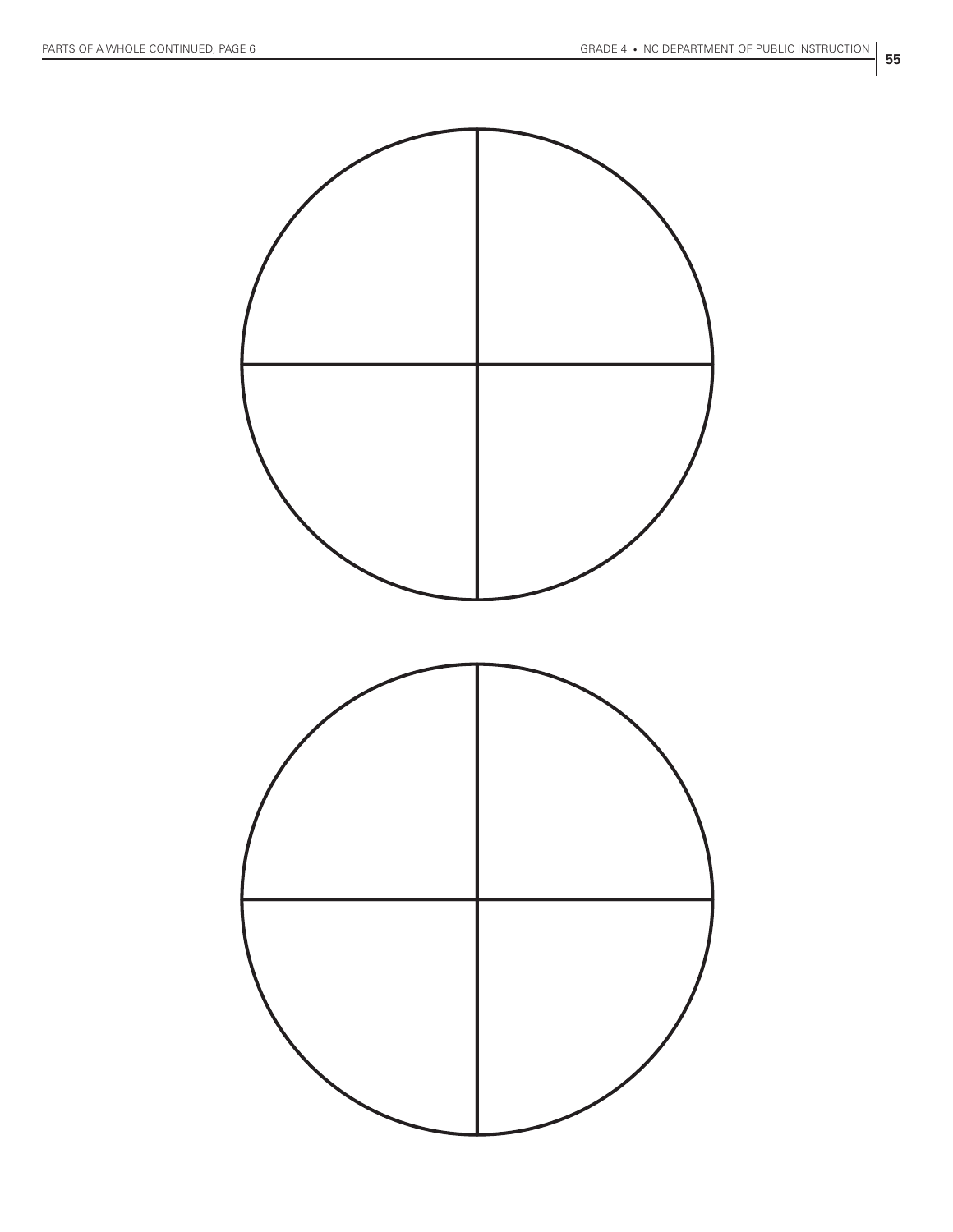

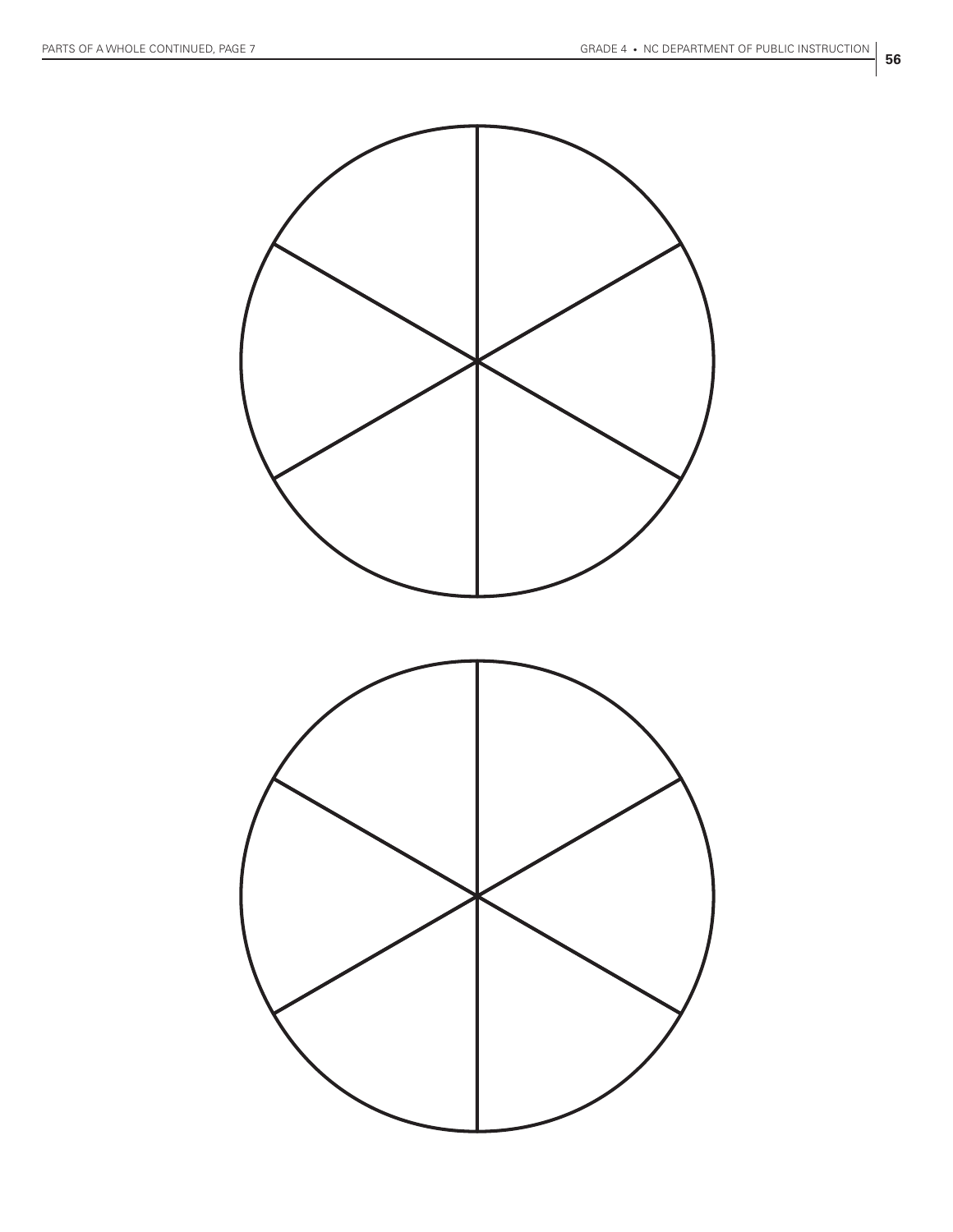

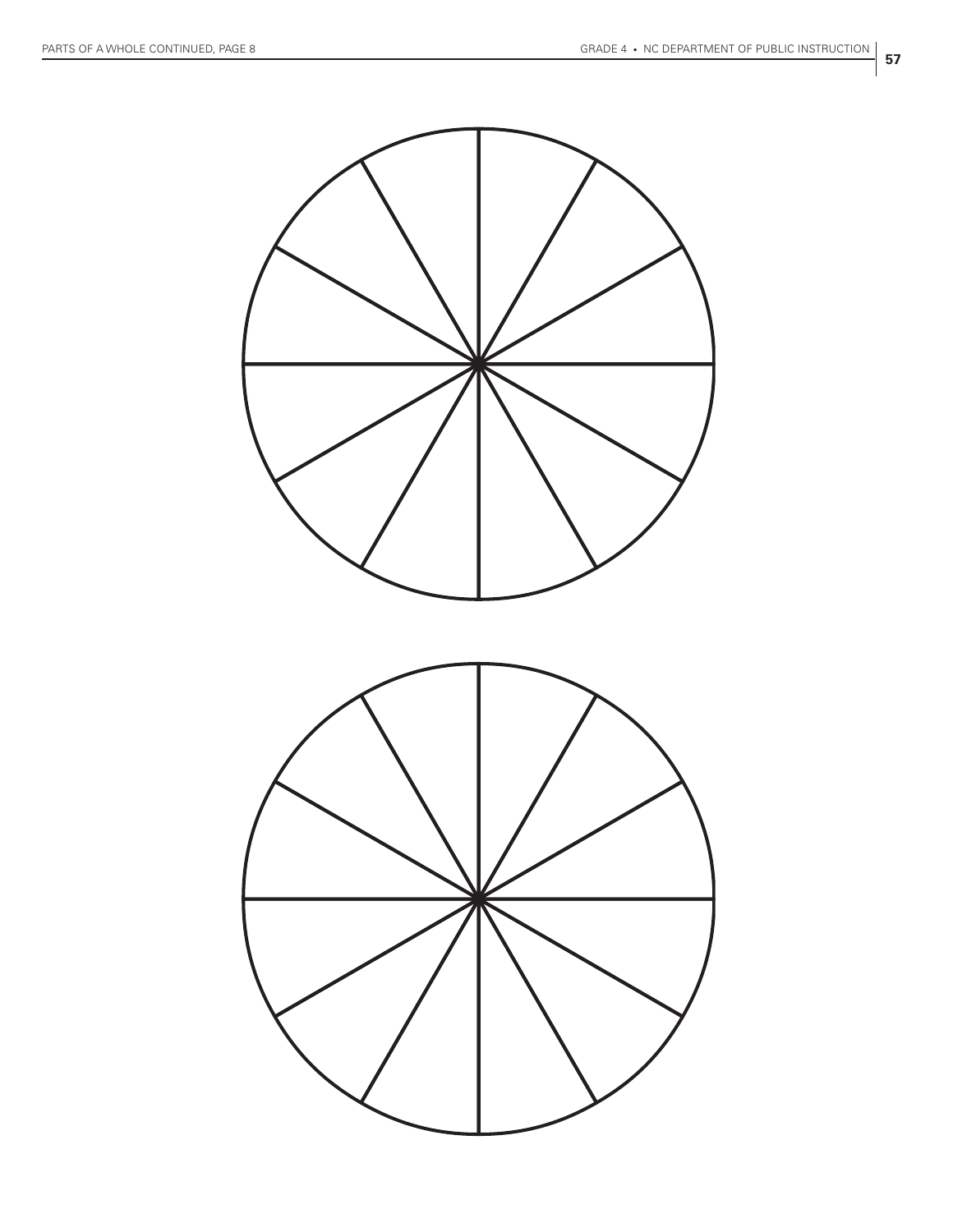

$$
\diagdown\Bigg/
$$